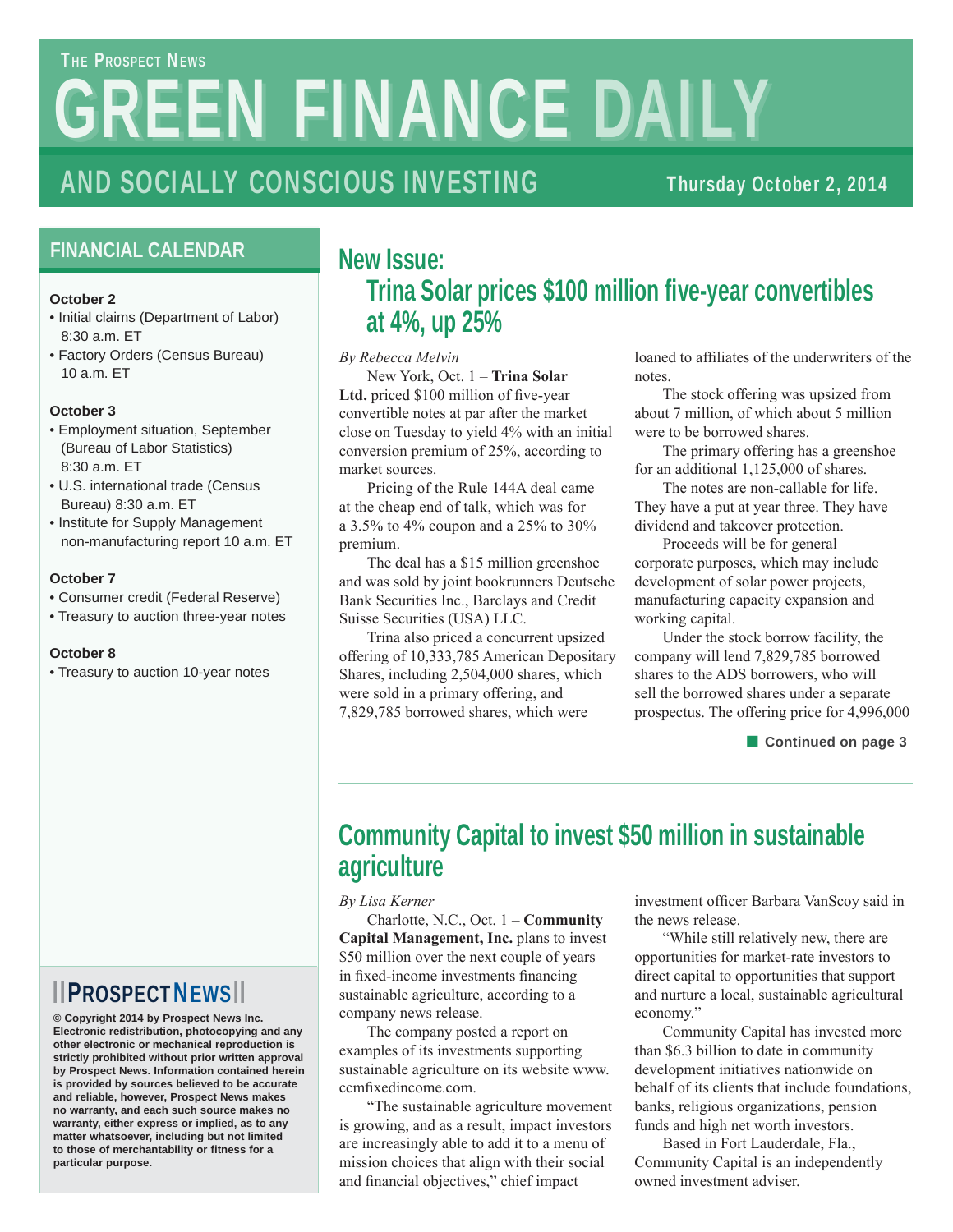### **New Issue: PNE WIND places €6.57 million 3.75% convertibles due 2019, up 12.63%**

#### *By Susanna Moon*

 Chicago, Oct. 1 – **PNE WIND AG** said it placed  $66.57$  million of convertible bonds to finance a new subsidiary called Yieldco.

 The company placed about 25.67% of the total convertible bonds offered, according to a company notice.

 PNE WIND said it will receive total proceeds of  $\epsilon$ 40 million from the convertible issue and from an issue of common stock.

 Proceeds will be used to implement the planned strategic expansion of the company's business model. The company said it plans to bundle completed wind farms with about 150 MW of nominal capacity in the new Yieldco subsidiary with the intention to sell this new company in part or completely to investors by the end of

#### 2016.

 Close Brothers Seydler Bank AG, Frankfurt am Main is the global coordinator and bookrunner.

### **Planned issue**

 The company said on Sept. 11 that it planned to issue up to  $\epsilon$ 25.58 million of 3.75% convertible bonds due 2019.

 The bonds were to comprise up to 7.75 million new individual convertible bonds, each convertible into a registered ordinary share (non-par) with a calculated proportional participation of  $E1.00$  per nonpar share in the company's share capital and the right to participate in dividends from the financial year of their issue, according to a previous company notice.

The new individual convertible bonds

were initially offered to the company's shareholders and holders of the 6.5% 2010/2014 convertible bond issue via an indirect subscription right through Close Brothers Seydler Bank in a ratio of 23 to 3, the company said.

 For each old share, shareholders received one subscription right and 6.5% bondholders received about 45.45 subscription rights under the conversion ratio.

 The purchase price, which is also the fixed conversion price, is  $\epsilon$ 3.30 for each new individual convertible bond, which represents a 12.63% conversion premium.

 The subscription period was scheduled to run from Sept. 15 until Sept. 29.

 PNE WIND is a wind-farm developer based in Cuxhaven, Germany.

| Issuer:           | PNE WIND AG       | Conversion       | $12.63\%$                                            |
|-------------------|-------------------|------------------|------------------------------------------------------|
| Issue:            | Convertible bonds | premium:         |                                                      |
| Amount:           | € $6,565,132.20$  | Bookrunner:      | Close Brothers Seydler Bank AG,<br>Frankfurt am Main |
| Maturity:         | 2019              | Pricing date:    | Sept. 11                                             |
| Coupon:           | $3.75\%$          | Settlement date: | Sept. 29                                             |
| Purchase price:   | $\epsilon$ 3.30   | Stock ticker:    | ETR: PNE3                                            |
| Conversion price: | €3.30             | Stock price:     | E2.93                                                |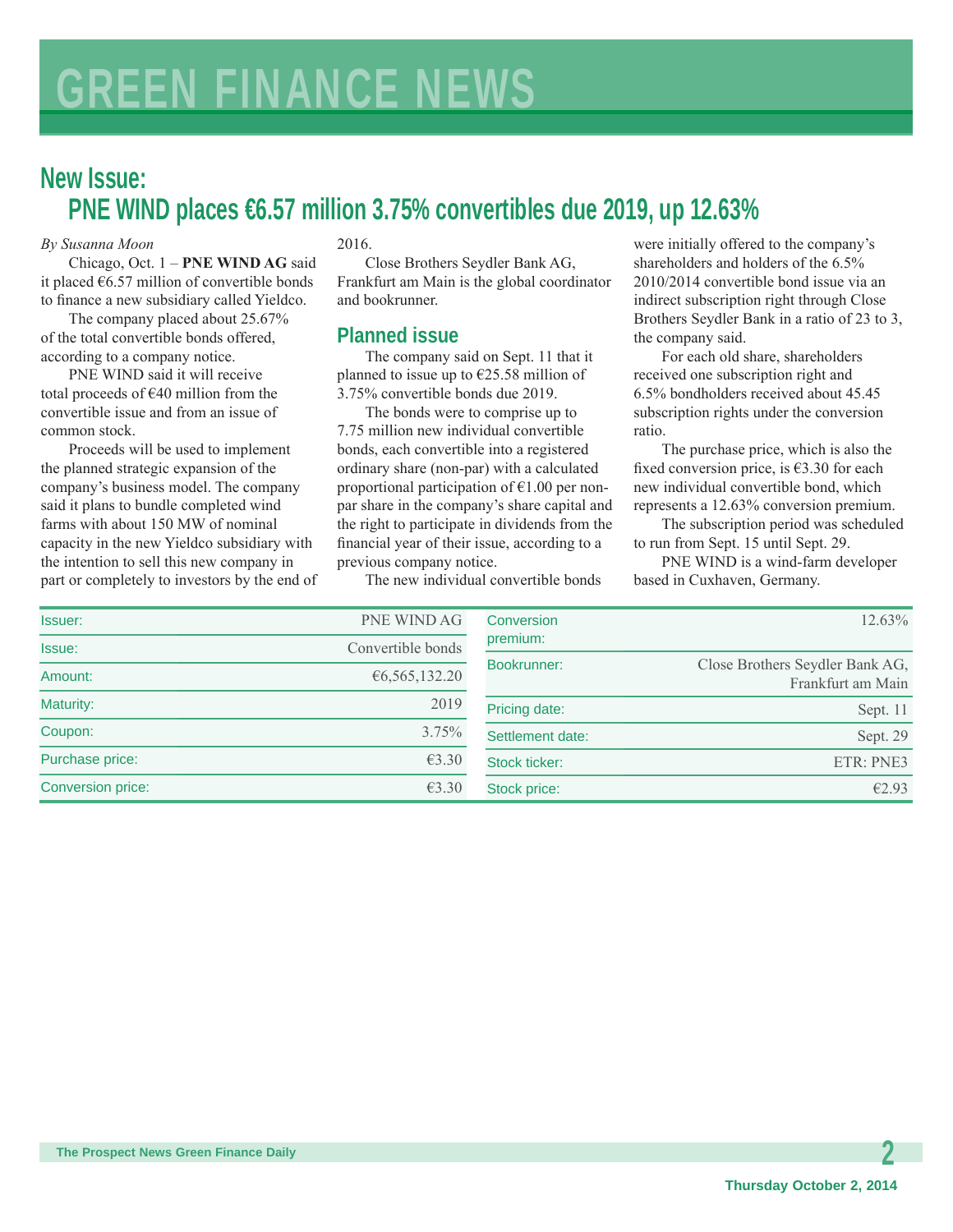### **New Issue: Trina Solar prices \$100 million five-year convertibles at 4%, up 25%**

#### **Continued from page 1** ■

of the shares is \$11.75 per share; the rest will be sold at market price.

 Trina Solar is a Changzhou, China-based maker of solar-power products.

| Issuer:                     | Trina Solar Ltd.                                                                | Takeover protection:   | Yes                              |
|-----------------------------|---------------------------------------------------------------------------------|------------------------|----------------------------------|
| Issue:                      | Convertible senior notes                                                        | Dividend protection:   | Yes                              |
| Amount:                     | \$100 million                                                                   | Calls:                 | Non-callable                     |
| Greenshoe:                  | \$15 million                                                                    | Puts:                  | At year three                    |
| Maturity:                   | Oct. 15, 2019                                                                   | Borrow facility:       | Yes                              |
| <b>Bookrunners:</b>         | Deutsche Bank Securities Inc., Barclays,<br>Credit Suisse Securities (USA) LLC. | Pricing date:          | Sept. 30                         |
|                             |                                                                                 | Settlement date:       | Oct. 6                           |
| <b>Concurrent offering:</b> | 10,333,785 American Depositary Shares                                           | Price talk:            | $3.5\% - 4\%$ , up $25\% - 30\%$ |
| Coupon:                     | 4%                                                                              | Stock symbol:          | NYSE: ADS: TSL                   |
| Price:                      | Par                                                                             | <b>Stock reference</b> | \$11.75                          |
| Yield:                      | $4\%$                                                                           | price:                 |                                  |
| Conversion                  | 25%                                                                             | Stock price:           | \$12.07 at close Sept. 30        |
| premium:                    |                                                                                 | Distribution:          | Rule 144A                        |
| Conversion price:           | \$14.69 per share                                                               |                        |                                  |
| Conversion ratio:           | 68.0851 shares                                                                  | Market capitalization: | \$855.4 million                  |